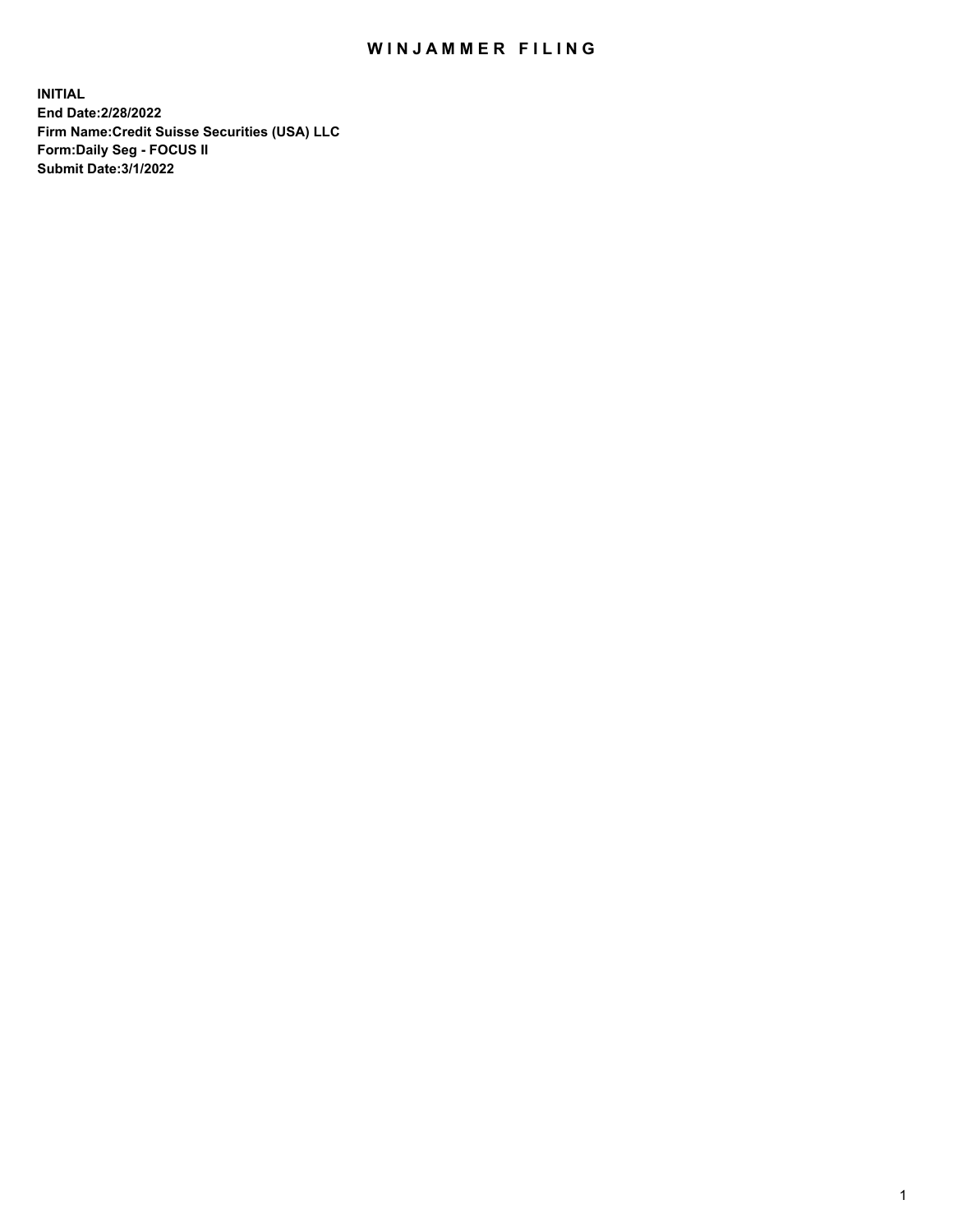**INITIAL** 

### **End Date:2/28/2022 Firm Name:Credit Suisse Securities (USA) LLC Form:Daily Seg - FOCUS II**

### **Submit Date:3/1/2022**

### **Daily Segregation - Cover Page**

| Name of Company                                                                   | <b>Credit Suisse Securities (USA)</b> |
|-----------------------------------------------------------------------------------|---------------------------------------|
|                                                                                   | <b>LLC</b>                            |
| <b>Contact Name</b>                                                               | <b>Alexander Baptiste</b>             |
| <b>Contact Phone Number</b>                                                       | 919-994-6223                          |
|                                                                                   |                                       |
| <b>Contact Email Address</b>                                                      | alexander.baptiste@credit-suiss       |
|                                                                                   | e.com                                 |
| FCM's Customer Segregated Funds Residual Interest Target (choose one):            |                                       |
| a. Minimum dollar amount: ; or                                                    |                                       |
| b. Minimum percentage of customer segregated funds required:% ; or                | $\frac{0}{5}$                         |
| c. Dollar amount range between: and; or                                           |                                       |
|                                                                                   | $\underline{0} \underline{0}$         |
| d. Percentage range of customer segregated funds required between:% and%.         | 00                                    |
| FCM's Customer Secured Amount Funds Residual Interest Target (choose one):        |                                       |
| a. Minimum dollar amount: ; or                                                    |                                       |
| b. Minimum percentage of customer secured funds required:%; or                    | $\frac{\frac{0}{5}}{\frac{0}{0}}$     |
| c. Dollar amount range between: and; or                                           |                                       |
| d. Percentage range of customer secured funds required between: % and %.          | 0 <sub>0</sub>                        |
|                                                                                   |                                       |
| FCM's Cleared Swaps Customer Collateral Residual Interest Target (choose one):    |                                       |
| a. Minimum dollar amount: ; or                                                    | $\frac{0}{5}$                         |
| b. Minimum percentage of cleared swaps customer collateral required:% ; or        |                                       |
| c. Dollar amount range between: and; or                                           | 0 <sub>0</sub>                        |
| d. Percentage range of cleared swaps customer collateral required between:% and%. | 0 <sub>0</sub>                        |

Attach supporting documents CH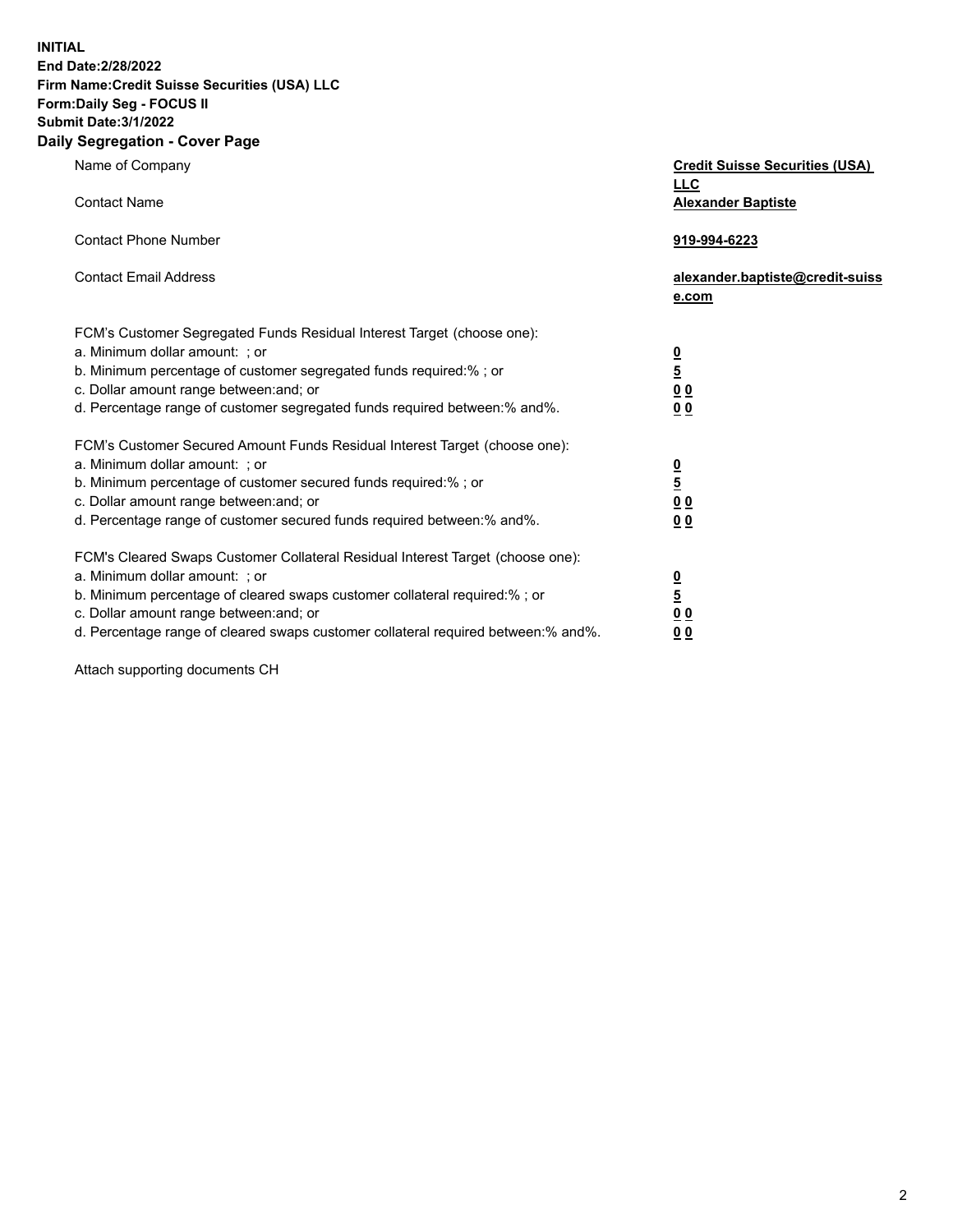**INITIAL End Date:2/28/2022 Firm Name:Credit Suisse Securities (USA) LLC Form:Daily Seg - FOCUS II** 

## **Submit Date:3/1/2022**

### **Daily Segregation - Secured Amounts**

|     | Foreign Futures and Foreign Options Secured Amounts                                                        |                                 |
|-----|------------------------------------------------------------------------------------------------------------|---------------------------------|
|     | Amount required to be set aside pursuant to law, rule or regulation of a foreign                           | $0$ [7305]                      |
|     | government or a rule of a self-regulatory organization authorized thereunder                               |                                 |
| 1.  | Net ledger balance - Foreign Futures and Foreign Option Trading - All Customers                            |                                 |
|     | A. Cash                                                                                                    | 3,064,331,305 [7315]            |
|     | B. Securities (at market)                                                                                  | 167,198,024 [7317]              |
| 2.  | Net unrealized profit (loss) in open futures contracts traded on a foreign board of trade                  | $-1,347,807,124$ [7325]         |
| 3.  | Exchange traded options                                                                                    |                                 |
|     | a. Market value of open option contracts purchased on a foreign board of trade                             | 7,533,908 [7335]                |
|     | b. Market value of open contracts granted (sold) on a foreign board of trade                               | -718,489 [7337]                 |
| 4.  | Net equity (deficit) (add lines 1. 2. and 3.)                                                              | 1,890,537,624 [7345]            |
| 5.  | Account liquidating to a deficit and account with a debit balances - gross amount                          | 4,914,490 [7351]                |
|     | Less: amount offset by customer owned securities                                                           | -4,125,556 [7352]788,934 [7354] |
| 6.  | Amount required to be set aside as the secured amount - Net Liquidating Equity                             | 1,891,326,558 [7355]            |
|     | Method (add lines 4 and 5)                                                                                 |                                 |
| 7.  | Greater of amount required to be set aside pursuant to foreign jurisdiction (above) or line<br>6.          | 1,891,326,559 [7360]            |
|     | FUNDS DEPOSITED IN SEPARATE REGULATION 30.7 ACCOUNTS                                                       |                                 |
| 1.  | Cash in banks                                                                                              |                                 |
|     | A. Banks located in the United States                                                                      | 10,099,024 [7500]               |
|     | B. Other banks qualified under Regulation 30.7                                                             | 243,223,205 [7520]253,322,229   |
|     |                                                                                                            | $[7530]$                        |
| 2.  | Securities                                                                                                 |                                 |
|     | A. In safekeeping with banks located in the United States                                                  | 167,198,024 [7540]              |
|     | B. In safekeeping with other banks qualified under Regulation 30.7                                         | 0 [7560] 167, 198, 024 [7570]   |
| 3.  | Equities with registered futures commission merchants                                                      |                                 |
|     | A. Cash                                                                                                    | $0$ [7580]                      |
|     | <b>B.</b> Securities                                                                                       | $0$ [7590]                      |
|     | C. Unrealized gain (loss) on open futures contracts                                                        | $0$ [7600]                      |
|     | D. Value of long option contracts                                                                          | $0$ [7610]                      |
|     | E. Value of short option contracts                                                                         | 0 [7615]0 [7620]                |
| 4.  | Amounts held by clearing organizations of foreign boards of trade                                          |                                 |
|     | A. Cash                                                                                                    | $0$ [7640]                      |
|     | <b>B.</b> Securities                                                                                       | $0$ [7650]                      |
|     | C. Amount due to (from) clearing organization - daily variation                                            | $Q$ [7660]                      |
|     | D. Value of long option contracts                                                                          | $0$ [7670]                      |
|     | E. Value of short option contracts                                                                         | 0 [7675]0 [7680]                |
| 5.  | Amounts held by members of foreign boards of trade                                                         |                                 |
|     | A. Cash                                                                                                    | 3,573,219,310 [7700]            |
|     | <b>B.</b> Securities                                                                                       | $0$ [7710]                      |
|     | C. Unrealized gain (loss) on open futures contracts                                                        | $-1,434,557,509$ [7720]         |
|     | D. Value of long option contracts                                                                          | 7,533,908 [7730]                |
|     | E. Value of short option contracts                                                                         | -718,489 [7735]2,145,477,220    |
|     |                                                                                                            | [7740]                          |
| 6.  | Amounts with other depositories designated by a foreign board of trade                                     | $0$ [7760]                      |
| 7.  | Segregated funds on hand                                                                                   | $0$ [7765]                      |
| 8.  | Total funds in separate section 30.7 accounts                                                              | 2,565,997,473 [7770]            |
| 9.  | Excess (deficiency) Set Aside for Secured Amount (subtract line 7 Secured Statement<br>Page 1 from Line 8) | 674,670,914 [7380]              |
| 10. | Management Target Amount for Excess funds in separate section 30.7 accounts                                | 94,566,328 [7780]               |

11. Excess (deficiency) funds in separate 30.7 accounts over (under) Management Target **580,104,586** [7785]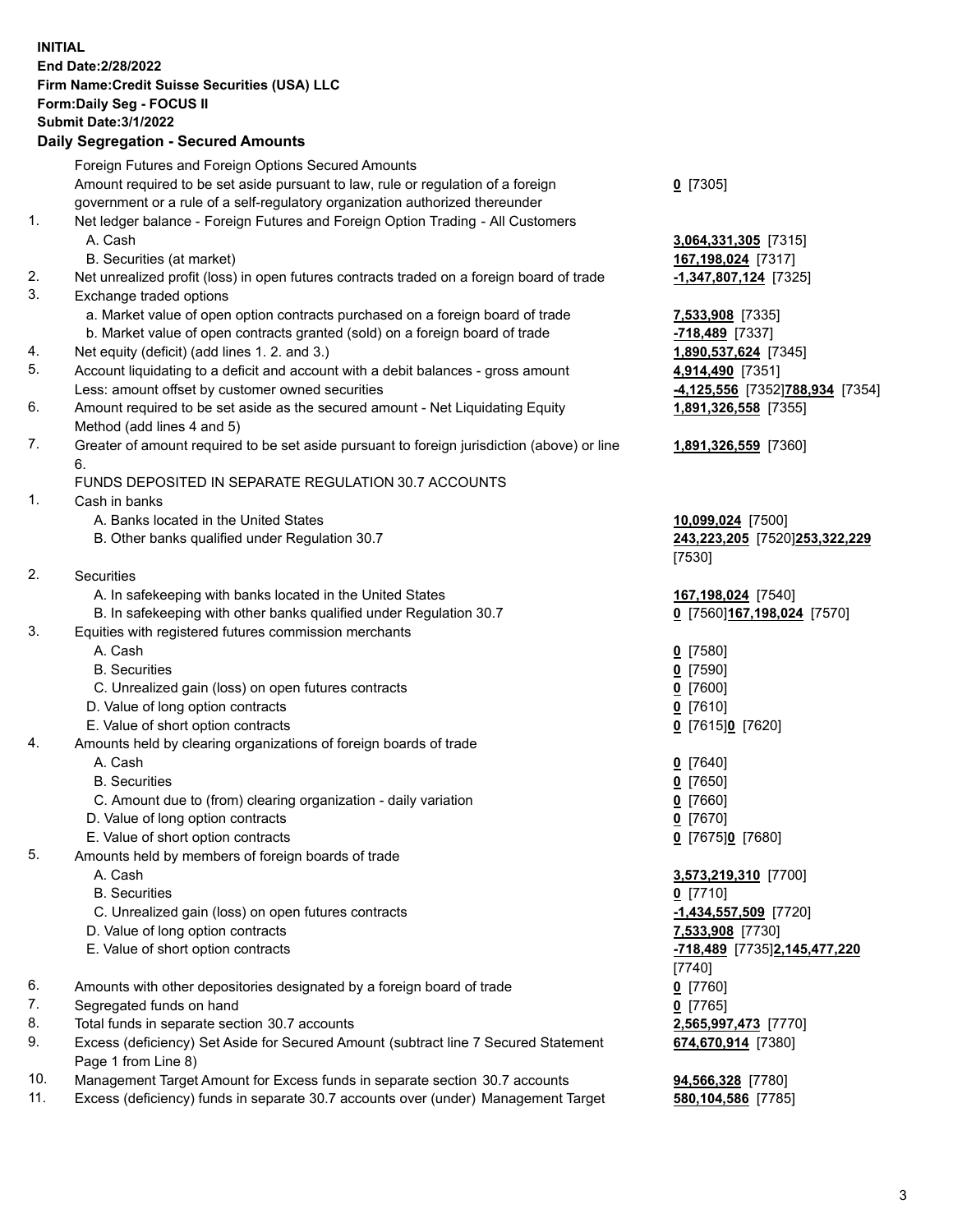| <b>INITIAL</b> | End Date: 2/28/2022<br>Firm Name: Credit Suisse Securities (USA) LLC<br><b>Form:Daily Seg - FOCUS II</b><br><b>Submit Date: 3/1/2022</b><br>Daily Segregation - Segregation Statement |                                  |
|----------------|---------------------------------------------------------------------------------------------------------------------------------------------------------------------------------------|----------------------------------|
|                | SEGREGATION REQUIREMENTS(Section 4d(2) of the CEAct)                                                                                                                                  |                                  |
| 1.             | Net ledger balance                                                                                                                                                                    |                                  |
|                | A. Cash                                                                                                                                                                               | 1,254,330,619 [7010]             |
|                | B. Securities (at market)                                                                                                                                                             | 633,617,689 [7020]               |
| 2.             | Net unrealized profit (loss) in open futures contracts traded on a contract market                                                                                                    | 81,523,230 [7030]                |
| 3.             | Exchange traded options                                                                                                                                                               |                                  |
|                | A. Add market value of open option contracts purchased on a contract market                                                                                                           | 101,699,793 [7032]               |
|                | B. Deduct market value of open option contracts granted (sold) on a contract market                                                                                                   | -78,130,600 [7033]               |
| 4.             | Net equity (deficit) (add lines 1, 2 and 3)                                                                                                                                           | 1,993,040,731 [7040]             |
| 5.             | Accounts liquidating to a deficit and accounts with                                                                                                                                   |                                  |
|                | debit balances - gross amount                                                                                                                                                         | 17,176,784 [7045]                |
|                | Less: amount offset by customer securities                                                                                                                                            | -17,116,581 [7047] 60,203 [7050] |
| 6.             | Amount required to be segregated (add lines 4 and 5)                                                                                                                                  | 1,993,100,934 [7060]             |
|                | FUNDS IN SEGREGATED ACCOUNTS                                                                                                                                                          |                                  |
| 7.             | Deposited in segregated funds bank accounts                                                                                                                                           |                                  |
|                | A. Cash                                                                                                                                                                               | 482, 157, 112 [7070]             |
|                | B. Securities representing investments of customers' funds (at market)                                                                                                                | $0$ [7080]                       |
|                | C. Securities held for particular customers or option customers in lieu of cash (at<br>market)                                                                                        | 485,989,210 [7090]               |
| 8.             | Margins on deposit with derivatives clearing organizations of contract markets                                                                                                        |                                  |
|                | A. Cash                                                                                                                                                                               | 1,001,982,744 [7100]             |
|                | B. Securities representing investments of customers' funds (at market)                                                                                                                | $0$ [7110]                       |
|                | C. Securities held for particular customers or option customers in lieu of cash (at<br>market)                                                                                        | 147,628,479 [7120]               |
| 9.             | Net settlement from (to) derivatives clearing organizations of contract markets                                                                                                       | 35,774,319 [7130]                |
| 10.            | Exchange traded options                                                                                                                                                               |                                  |
|                | A. Value of open long option contracts                                                                                                                                                | 101,699,793 [7132]               |
|                | B. Value of open short option contracts                                                                                                                                               | -78,130,600 [7133]               |
| 11.            | Net equities with other FCMs                                                                                                                                                          |                                  |
|                | A. Net liquidating equity                                                                                                                                                             | 157,208 [7140]                   |
|                | B. Securities representing investments of customers' funds (at market)                                                                                                                | 0 [7160]                         |
|                | C. Securities held for particular customers or option customers in lieu of cash (at<br>market)                                                                                        | $0$ [7170]                       |
| 12.            | Segregated funds on hand                                                                                                                                                              | $0$ [7150]                       |
| 13.            | Total amount in segregation (add lines 7 through 12)                                                                                                                                  | 2,177,258,265 [7180]             |
| 14.            | Excess (deficiency) funds in segregation (subtract line 6 from line 13)                                                                                                               | 184,157,331 [7190]               |
| 15.            | Management Target Amount for Excess funds in segregation                                                                                                                              | 99,655,047 [7194]                |
| 16.            | Excess (deficiency) funds in segregation over (under) Management Target Amount<br>Excess                                                                                              | 84,502,284 [7198]                |